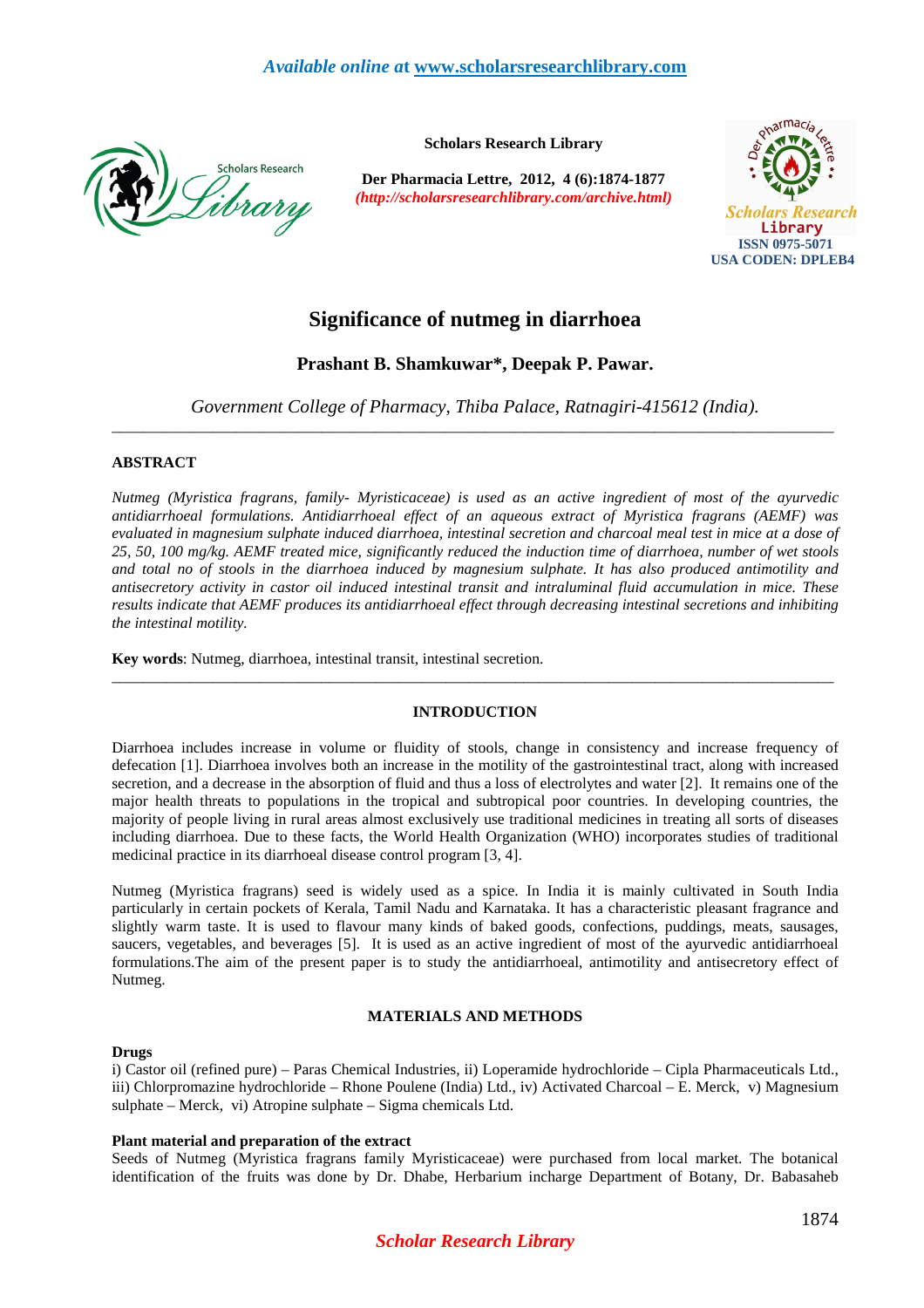Ambedkar Marathwada University, Aurangabad (M.S.), India, where a voucher specimen has been deposited. The dried seeds were coarsely powdered. The powdered seeds (200 gm) were taken in a round bottom flask and was extracted with water for 48 hr at room temperature. After 48 hr, the solution was filtered and the filtrate was concentrated in a rotary evaporator and the last trace was removed in vacuum. The various concentrations of the aqueous extract of Myristica fragrans (AEMF) were given 0.1 ml orally.

\_\_\_\_\_\_\_\_\_\_\_\_\_\_\_\_\_\_\_\_\_\_\_\_\_\_\_\_\_\_\_\_\_\_\_\_\_\_\_\_\_\_\_\_\_\_\_\_\_\_\_\_\_\_\_\_\_\_\_\_\_\_\_\_\_\_\_\_\_\_\_\_\_\_\_\_\_

## **Animals**

"Swiss albino mice" of either sex, weighing; 20 – 25 gm obtained from VIPER, Pune, were used for the experiments. They were kept in standard environmental condition, fed standard food and water ad libitum. All experiments were performed after an overnight fast. The study was approved by Institutional Animal Ethical Committee of Government College of Pharmacy, Aurangabad, Maharashtra, India (GCPA/IAEC/2011/235, 11/03/2011).

#### **Experimental procedure for antidiarrhoeal activity Acute toxicity**

AEMF studied for acute oral toxicity as per revised OECD guidelines number 423. AEMF was devoid of any toxicity up to 300 mg/kg in albino mice by oral route. Hence for further studies doses of 25 to 100 mg/kg of AEMF was used [2].

## **Magnesium sulphate induced diarrhea**

The animals were divided in to control, positive and test groups containing six in each group. Each mouse was kept for observation under a glass funnel, the floor of which was lined with blotting paper and observed for 4 h. Diarrhea was induced by administering 2 gm/kg magnesium sulphate orally to mice. The control group received only distilled water (10 ml/kg, po); the positive control group received loperamide (2 mg/kg, po ); test group received AEMF at doses of 25, 50, 100 ml/kg, po, body weight 30 min before the administration of magnesium sulphate. During an observation period of 4 h, the parameters observed were: onset of diarrhoea, total number of faecal output, and number of wet faeces [6].

## **Small intestinal secretions**

Effect of AEMF on intestinal secretion was indirectly studied by enteropooling assay. The mice were divided into different groups and treated with AEMF (25, 50, 100 mg/kg, po), distilled water (10 ml/kg, po) and Chlorpromazine (30 mg/kg, po) before the oral administration of castor oil 0.2 ml per mouse. These mice were sacrificed 30 min later and entire small intestine from each animal was weighed and their group average was calculated. The difference in the weight of intestine in control and castor oil treated group was considered as the castor oil induced accumulation of intestinal fluid [7].

#### **Gastrointestinal motility by charcoal meal**

The animals were divided in to control, positive and test groups of six mice each. Each animal was given orally 0.2 ml of charcoal meal (3% charcoal in 5 % gum acacia). The test groups received the AEMF at doses of 25, 50, 100 mg/kg, po, body weight immediately after charcoal meal administration. The positive control group received atropine sulphate (5 mg/kg, ip), while the control group received distilled water (10 ml/kg, po). After 30 min., the animals were sacrificed and the movement of charcoal from pylorus to caecum was measured. The peristaltic index, which is the distance travelled by charcoal meal to the total length of small intestine expressed in terms of percentage [8].

# **Statistics**

The results of all experiments were reported as mean  $\pm$  S.E.M. Statistical analysis was carried out using Student's '*t'*-test. A level of significance of *P*< 0.05 was regarded as statistically significant.

# **RESULTS AND DISCUSSION**

## **Effect of Nutmeg on magnesium sulphate induced diarrhoea**

All the mice in control group produced diarrhoea after magnesium sulphate administration during the observation period of 4 h. Pretreatment of mice with the different doses of AEMF caused a significant dose dependent reduction of number of wet stools and total no of stools as shown in Table 1.

Magnesium sulphate produces the diarrhoea by osmotic properties, preventing reabsorption of water ions, leading to increase in the volume of the intestinal content. It promotes the liberation of cholecytokinin from the duodenal mucosa, which increases the secretion and motility of small intestine and thereby prevents the reabsorption of sodium chloride and water [9]. AEMF found to reduce the diarrhoeic condition in this model.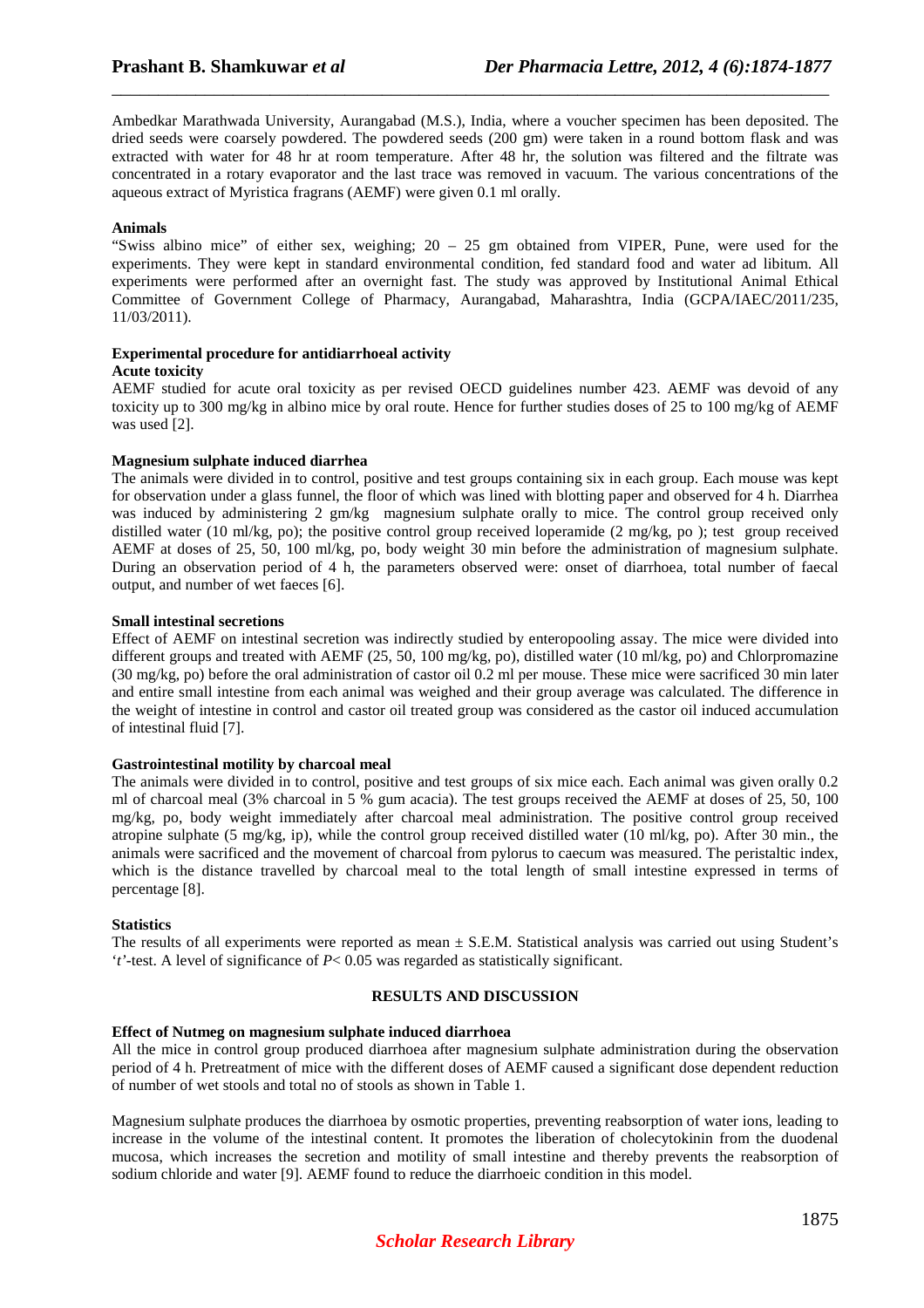| Dose $(mg/kg)$ | diarrhoea (min)<br><b>Onset of</b> | <b>Total numbers of stools</b> | Number of wet stools | % Inhibition |
|----------------|------------------------------------|--------------------------------|----------------------|--------------|
|                | $50+1.97$                          | $13.50 + 0.45$                 | $11.16 \pm 0.36$     |              |
| 25             | $67+2.65$                          | $9.50 \pm 0.36$                | $7.66 + 0.42$        | 31.36        |
| 50             | $79 + 3.76$                        | $8.16 + 0.42$                  | $6.83+0.47$          | 38.79        |
| 100            | $93 + 3.49$                        | $7.33 \pm 0.36$                | $5.50 \pm 0.36$      | 50.71        |
|                | $223 \pm 5.82$                     | $1.33 \pm 0.25$                | $1.00 \pm 0.16$      | 91.03        |
|                |                                    | $  -$                          |                      |              |

#### **Table 1: Effect of Nutmeg on magnesium sulphate induced diarrhoea in mice.**

\_\_\_\_\_\_\_\_\_\_\_\_\_\_\_\_\_\_\_\_\_\_\_\_\_\_\_\_\_\_\_\_\_\_\_\_\_\_\_\_\_\_\_\_\_\_\_\_\_\_\_\_\_\_\_\_\_\_\_\_\_\_\_\_\_\_\_\_\_\_\_\_\_\_\_\_\_

*Values are mean ± standard error of mean.* 

*Each value represents average of six determinations. P < 0.05 vs. control, student's 't' test.* 

#### **Effect of Nutmeg on small intestinal secretion**

Diarrhoea occurs when the bowels secrete more electrolytes and water than they absorb. Castor oil produces permeability changes in the intestinal mucosa membranes to water and electrolytes resulting in fluid and watery luminal content that flows rapidly through small and large intestines [4]. AEMF inhibited the castor oil induced intestinal fluid accumulation as shown in Table 2.

| Experimental Group | Dose $(mg/kg)$   | Weight of small intestine (mg) | Castor oil induced intraluminal fluid (mg) | % Inhibition |
|--------------------|------------------|--------------------------------|--------------------------------------------|--------------|
| Normal             |                  | $1091 + 21$                    |                                            |              |
| Control            |                  | $1579 \pm 31$                  | $488 \pm 38$                               |              |
| <b>AEMF</b>        | $25 \text{ mg}$  | $1414 + 27$                    | $323 \pm 30$                               | 33.81        |
| <b>AEMF</b>        | $50 \text{ mg}$  | $1395 \pm 26$                  | $304 + 27$                                 | 37.70        |
| AEMF               | $100 \text{ mg}$ | $1357 + 24$                    | $266 \pm 15$                               | 45.49        |
| Chlorpromazine     | $30 \text{ mg}$  | $1176 \pm 21$                  | $85 + 9$                                   | 82.58        |

*Values are mean ± standard error of mean.* 

*Each value represents average of six determinations.* 

*P < 0.05 vs. control, student's 't' test.* 

## **Effect of Nutmeg on small intestinal transit**

GI motility describes the contraction of the muscles that mix and propel contents in the gastrointestinal tract. Charcoal meal test in mice is a method used to study the effect of drugs on the motility of intestine [10]. AEMF was found to be the inhibitor of intestinal motility as shown in Table 3.

|  |  |  |  | Table 3: Effect of Nutmeg on intestinal transit in mice |
|--|--|--|--|---------------------------------------------------------|
|--|--|--|--|---------------------------------------------------------|

| Group                                         | Dose $(\frac{1}{k}g)$ | % intestinal transit | % Inhibition |
|-----------------------------------------------|-----------------------|----------------------|--------------|
| Control                                       |                       | $85.53 \pm 2.47$     |              |
| <b>AEMF</b>                                   | $25 \text{ mg}$       | $67.85 \pm 2.62$     | 20.67        |
| <b>AEMF</b>                                   | $50 \text{ mg}$       | $58.46 \pm 2.31$     | 31.64        |
| <b>AEMF</b>                                   | $100$ mg              | $51.35 \pm 2.18$     | 39.96        |
| Atropine sulphate                             | 5 <sub>mg</sub>       | $34.23 \pm 1.16$     | 59.97        |
| Values are mean $\pm$ standard error of mean. |                       |                      |              |

*Each value represents average of six determinations.* 

*P < 0.05 vs. control, student's 't' test.* 

#### **CONCLUSION**

These results indicate that Nutmeg possesses antidiarrhoeal effect may be due to its antimotility and antiseretory effect. Antimotility and antisecretory effect of Nutmeg may be due to the presence of different phytochemicals. Further study is required to find out the active constituents responsible for its antidiarrhoeal effect.

#### **Acknowledgement**

The authors express their gratitude to the Principal, Government College of Pharmacy, Aurangabad, for providing research facilities.

#### **REFERENCES**

[1] OO Adeyemi; AJ Akindele. *Journal of Ethanopharmacology*, **2008,** 116, 407 – 412.

[2] PB Shamkuwar; SR Shahi; DP Pawar. *Journal of Chemical and Pharmaceutical Research,* **2012**, 4(1):460-464.

[3] H Jing; G Wen-Yuan; L Ning-Sheng; L Chang-Xiao. *Journal of Ethanopharmacology*, **2009,** 115, 450 – 455.

[4] PB Shamkuwar. *Journal of Chemical and Pharmaceutical Research*, **2012**, 4(4):2162-2166.